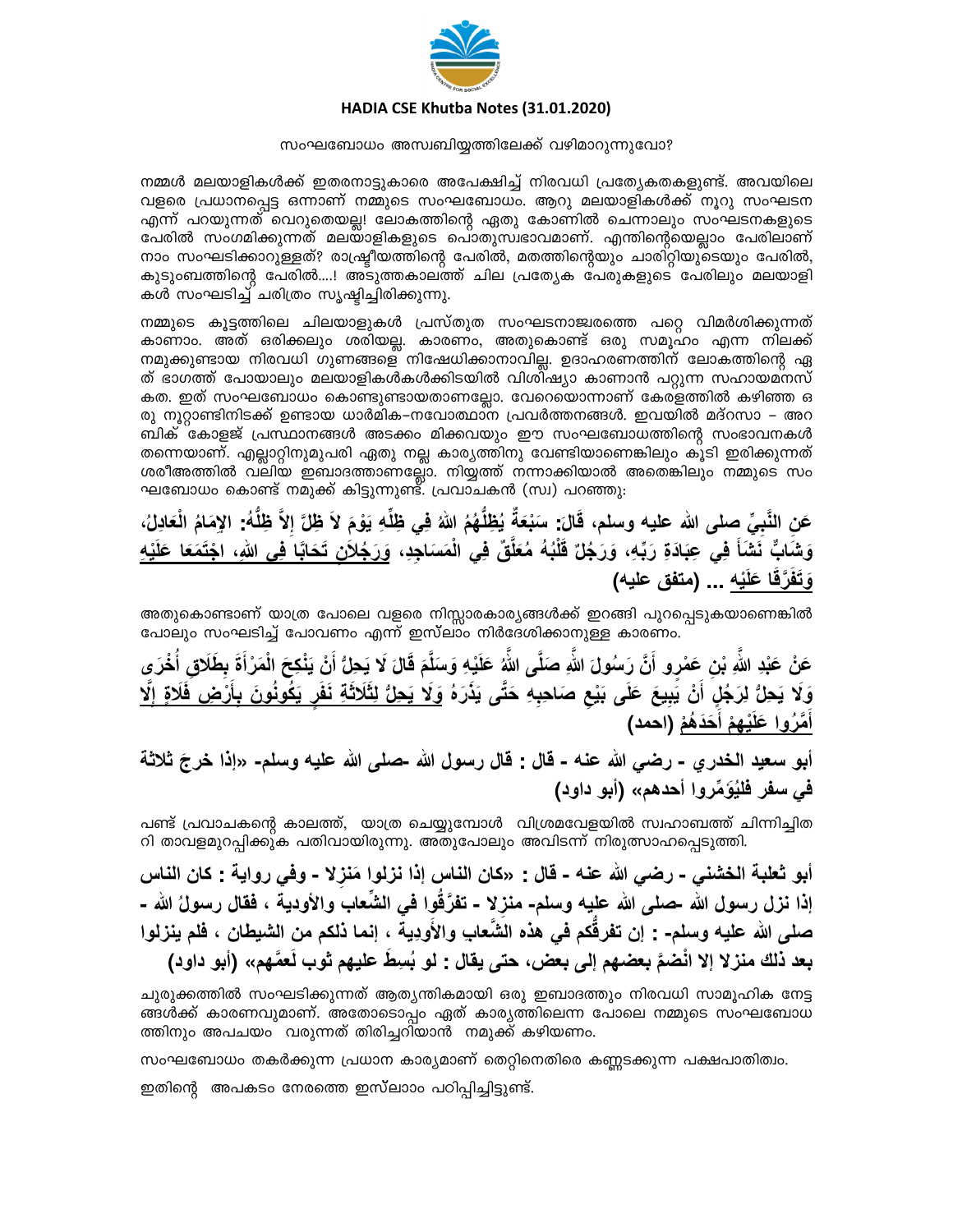

#### HADIA CSE Khutba Notes (31.01.2020)

സംഘബോധം അസ്വബിയ്യത്തിലേക്ക് വഴിമാറുന്നുവോ?

جندب بن عبد الله - رضي الله عنه - : قال :قالَّ النَّبِيُّ -صلى الله عليه وسلم-: «مَن قُتِلَ تحت راية عِمِّيَّة يَدْعُو عَصَبِيَّة ، أو ينصر عَصَبِيَّة ، فَقِتْلة جَاهِلِيَة» (مسلم والنسائي) عَنِ ابن عَبَّاسٍ رَضِي اللَّهُ عنـهما قال قال رسول اللَّهِ صلـى اللَّهُ عليه وسلم هَلاكُ أُمَّتِي في ثَلاثٍ في الْعَصَبِيَّةِ وَالْقَدَرِيَّةِ وَالرِّوَايَةِ في غَيْرِ تَتَّبُّتٍ (طبراني)

عن حذيفة بن اليمان رضي الله عنه قال : قال رسول الله صلى الله عليه و سلم : لن تفتن أمتى حتى يظهر فيهم التمايز و التمايل و المقامع قلت : يا رسول الله ما التمايز ؟ قال : التمايز عصبية يحدثها الناس بعدي في الإسلام قلت : فما التمايل ؟ قال : تميل القبيلة على القبيلة فتستحل حرمتها قلت : فما المقامع ؟ قال : سير الأمصار بعضها إلى بعض تختلف أعناقهم في الحرب (حاكم)

جِبِير بنِ مطعم - رضي الله عنه - : أَنَّ رَسولَ الله -صلى الله عليه وسلم- قال : «لَيسَ مِنَّا مَنْ دَعا إلى عَصبيَّة ، وليس منا من قاتل عصبيَّة ، وليس منا من مات على عصبيَّة» (ابو داود)

قال الشافعي في شهادة أهل العصبية : من أظهر العصبية بالكلام ، وتألف عليها ، ودعا إليها وإن لم يكن يشهر نفسه بقتال فيها فهو مردود الشهادة ، لأنه أتى محرماً ، لا اختلاف فيه بين علماء المسلمين فيما علمتُه (السنن الكبرى)

ഇവിടെ എന്താണ് പക്ഷപാതിത്വം എന്ന ചോദ്യം പ്രസക്തമാണ്. കേവലം ഒരാൾക്ക് തന്റെ കു ടുംബത്തോടോ നാടിനോടോ വംശത്തോടോ ഉണ്ടാകുന്ന സ്വാഭാവിക ഇഷ്ടമല്ല അത്. മറിച്ച്, അ വർ എന്ത് തെറ്റു ചെയ്താലും അതിനെ ന്യായീകരിക്കാൻ ശ്രമിക്കുന്നതാണ് പ്ക്ഷപാതിത്വം (അ സ്വബിയ്യത്ത്).

عَنِ امْرَأَةٍ مِنْهُمْ يُقَالُ لَهَا فَسِيلَةُ أَنَّهَا قَالَتْ سَمِعْتُ أَبِي يَقُولُ سَأَلْتُ رَسُولَ اللّهِ صَلَّى اللَّهُ عَلَيْهِ وَسَلَّمَ فَقَلْتُ يَا رَسُولَ اللهِ أَمِنَ الْعَصَبِيَّةِ أَنْ يُحِبَّ الرَّجُلُ قَوْمَهُ قَالَ لَا وَلَكِنْ مِنْ الْعَصَبِيَّةِ أَنْ يُعِينَ الرَّجُلُ قَوْمَهُ عَلَى الظُّلْمِ (احمد)

അൽപവുംകൂടി പ്രായോഗികമായി നമുക്ക് ഇങ്ങനെ പറയാം: ഒരാളുടെ പക്ഷം എന്തെങ്കിലും തെറ്റു ചെയ്താൽ അതിനെ പിന്തുണക്കുക. അത് തെറ്റെന്ന് സമ്മതിച്ച് കൊടുക്കാതിരിക്കുക. മ റ്റുള്ളവരുടെ നൻമകളെ അംഗീകരിക്കാതിരിക്കുക. ഇനി ചിന്തിച്ചു നോക്കൂ! നമ്മുടെയടുത്ത് പാ ളിച്ചകളോ പോരായ്മകളോ ഉണ്ടെങ്കിൽ അത് അംഗീകരിച്ച് കൊടുക്കാൻ നമ്മൾ എന്തിന് മടി ക്കണം? ബൈഅത്ത് ചെയ്യപ്പെട്ടപ്പോൾ നടത്തിയ ആദ്യ പ്രഭാഷണത്തിൽ സ്വിദ്ദീഖ് (റ) ഇങ്ങനെ യാണ് പ്രഖ്യാപിച്ചത്:

عَنْ عَبْدِ اللهِ بْنِ عُكَيْمٍ ؛ قَالَ : لَمَّا بُويعَ أَبُوٍ بَكْرٍ رَضِيَ اللهِ عَنْهُ صَعَدَ الْمِنْبَرَ ، فَنَزَلَ مِرْقَاةً مِنْ مَقْعَدِ النَّبِيِّ صَلَّى اللهُ عَلَيْهِ ۖ وَسَلَّمَ ، فَحَمَدَ اللَّهَ وَأَثْنَى عَلَيْهِ ، ثُمَّ قَالَ : اعْلَمُوا أَيُّهَا النَّاسُ أَنَّ أَكْيَسَ الْكَيْس التَّقَى ، وأَن أَحْمَقَ الْحُمْقِ الْفُجُورُ ، وَإِنَّ أَقْوَاكُمْ عِنْدِي الضَّعِيفُ حَتَّى آخُذَ لَهُ بِحَقَهِ ، وَإِنَّ أَصْعَفَكُمْ عِنْدِي الْقُوِيُّ حَتَّى آخُذَ الْحَقَّ مِنّْهُ ، إِنَّمَا أَنَا مُتَّبِعُ وَلَسُنَّتُ بِمُبْتَدِعٍ ، فَإِنْ أَحْسَنْتُ ؛ فَأَعِيذُونِّي ، وَإِنْٰ<br>زِغْتُ ؛ فَقَوْمُونِي ، وَحَاسِبُوا أَنْفُسَكُمْ قَبْلَ أَنْ تُحَاسَبُوا.

ഒരിക്കൽ ഉമർ(റ) മഹ്റ് വാങ്ങുന്നത് കുറക്കാൻ ജനങ്ങളോട് ആവശ്യപ്പെടുകയും ഒരു ഖുറൈ ശി പെണ്ണ് അതിനെ എതിർക്കുകയും ചെയ്ത സംഭവം പ്രശസ്തമാണല്ലോ. അപ്പോൾ ഉമർ(റ) പറഞ്ഞത് ഇങ്ങനെയാണ്: എല്ലാവരും ഉമറിനെക്കാൾ അറിവുള്ളവരാണല്ലോ!

عن مسروق، قال: ركب عمر بن الخطاب منبر رسول الله ثم قال: أيها الناس، ما إكثاركم في صُدُق النساء وقد كان رسول الله صلى الله عليه وسلم وأصحابه وإنماالصدقات فيما بينهم